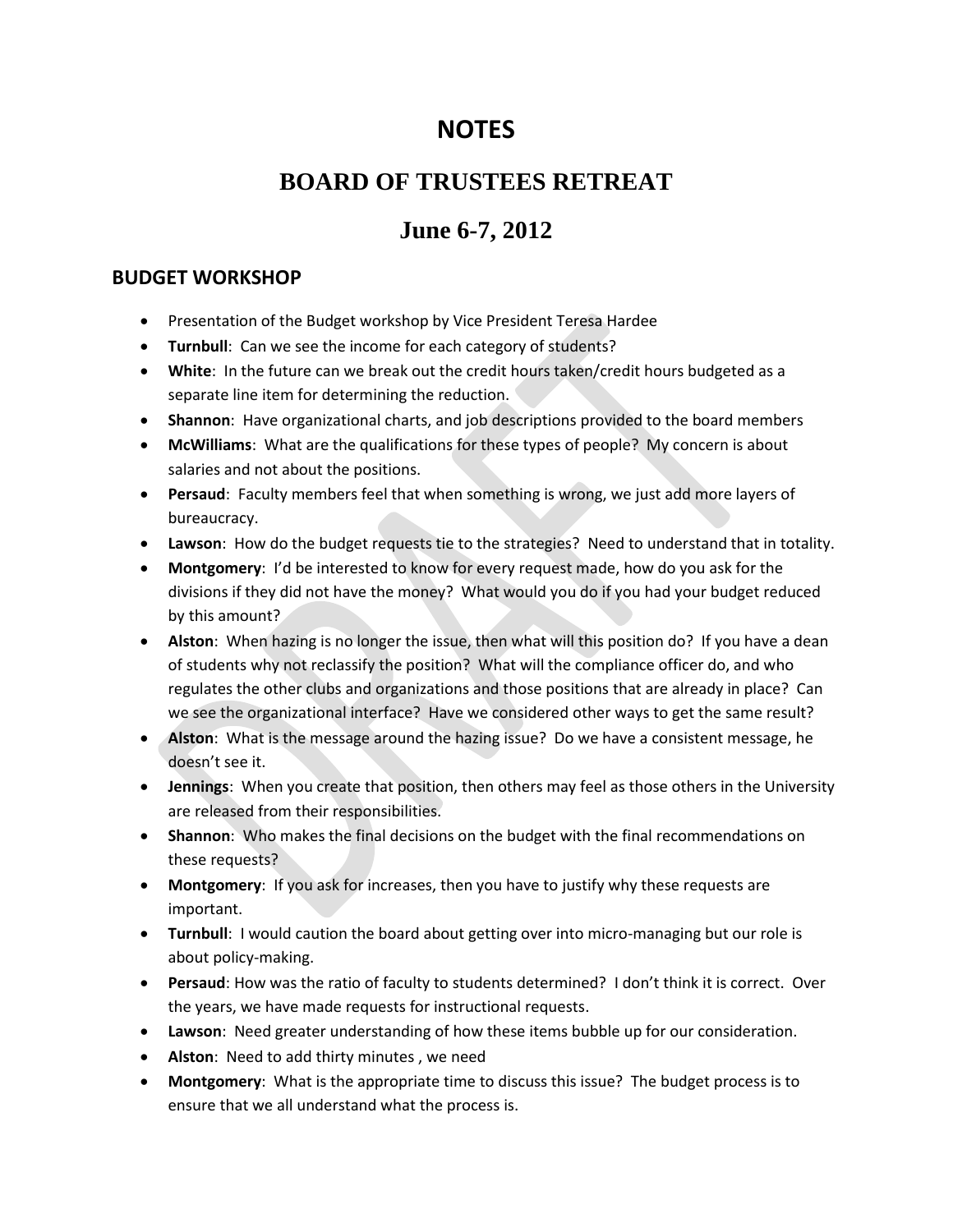- **White**: We need to keep the role of the board as a policy-making body. Don't need to have Draconian rules about the # of positions to hire. We need to cite goals and permit the CEO to operate as an administrator.
- **Montgomery**: Who is responsible for fixing the website and updates? There is an incomplete list of BOTs. ANS: The President said that the CIO is responsible.
- **Badger**: We need to have information about
- **Persaud**: The Faculty members have an IT Council and no one is taking responsibility for this issue.
- **Montgomery**: I want next year that the BOT will get a line item budget before the workshop on budget.
- **White**: Have these requests been discussed with the President. ANS: Yes.
- **Alston**: Can we have a ??
- **Athletics**:
	- o **The deficit question.**
	- o 5-year plan
	- o Benchmark of athletic budgets in other universities
	- o Update on the mailers for season ticket holder
	- o Importance of a quarterly report on athletics budget
	- o Are we on track for the \$1.09m deficit?
	- o How will the suspension of the band impact athletics?
	- $\circ$  Do you have the staff you need and please send that in writing to members of the board.

### **AUDIT WORKSHOP**

- **McWilliams**: Will you help us determine what constitutes "financial literacy" and how we review your work.
- **Jennings**: \$800,000 of the stimulus funds were misused, he would like a copy of the federal audit conducted by the State Auditor's Office and we would like to have a copy of the response by President Ammons dated February 4, 2012. Please distribute information to the full board.
- **Montgomery**: Who is responsible and what controls have been put in place to prevent this from happening before.
- **Montgomery**: The BOT is responsible as a board pursuant to the BOG regulation 1.001.
- **Lawson**: Do you have the adequate resources to do the work outlined in the work plan. How do we work to bridge the gap with the BoG?
	- o **ANS: We are building relationships with the Inspector General. The BOG will not be satisfied until this BOT is satisfied.**
	- o **Lawson: I think we should proactively share with the Board of Governors**
- **White**: We have been in communication with the BOG and the staff and they are well-aware of the work that we are doing with Ernst and Young. The President, the Chair and I have been in conversation with them.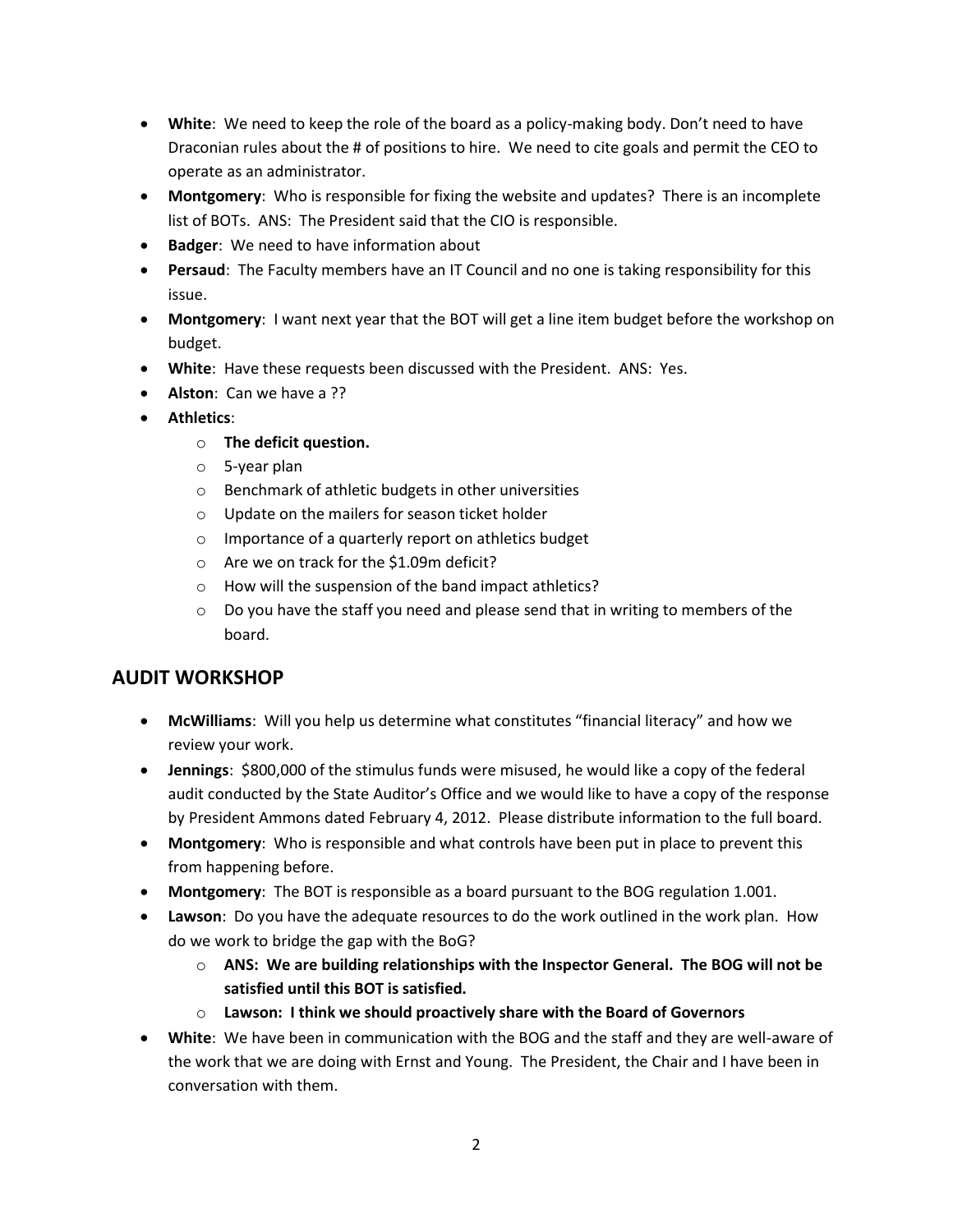- **White**: I've asked that the SGA officers go thru a workshop with Vice Presidents Hardee and Givens. There was no thief; they were just doing things expeditiously; but, those were not in accordance with "best practices."
- **White**: The QA review should occur on a 5-year cycle, it did not occur; but it should have. The Audit Committee will ensure that these occur.
- **Shannon**: Are we satisfied with the review and the appropriate controls are in place and put that in writing. WHITE responded to that question.

### **ANTI-HAZING WORKSHOP**

- **Shannon**: The charge to the reconstituted AHC. Need to distribute to the full committee.
- **Ammons**: Brief remarks regarding the time and effort invested in this initiative.
- **Turnbull**: Change the language in the job description to clarify how the compliance officer reports to special assistant and the special assistant reports to the President, who has ultimate responsibility, for clarity
- **Turnbull**: Also the recruitment issue needs to be added as well as information about faculty. Please ensure that we have something about the buses that transport students to their activities.
- **Montgomery**: How do you handle people that are no longer students at the University that participate in hazing? How do we hold former students/groups that are not DSOs that participate in hazing.
- **Shannon**: Can we create a "Hazing Free Zone" for the campus and caution you against violation of freedom of association rights.
- **Montgomery**: On August 1, when the website launches it will have a solution that will work on reporting incidents of hazing. President Ammons said he believed the technology was available to have a "rapid response" to these reports.
- **Shannon**: I think there is a tremendous opportunity for us to leverage the FAMU brand using our J school students to do some things after National Anti-Hazing Week.
- **Lawson**: Need an all out out-reach effort that educates people to the importance of the absence of the band and the reasons for not bringing the band back this semester. Encourage the community to support the football team.
- **West**: There is confusion among the students about their performance in connection with their academic performances.

### **GOAL SETTING WORKSHOP**

- **Lawson/ Langston:** Would like to see how it is broken out for Education for each discipline.
- **McWilliams:** What was the enrollment for graduate students in 2010-11?
- **Langston/White, et als.:** Status of Endowed professorships and chairs in the Foundation and the need to get amounts up to support the chairs? Needs to be a priority and who will own this request.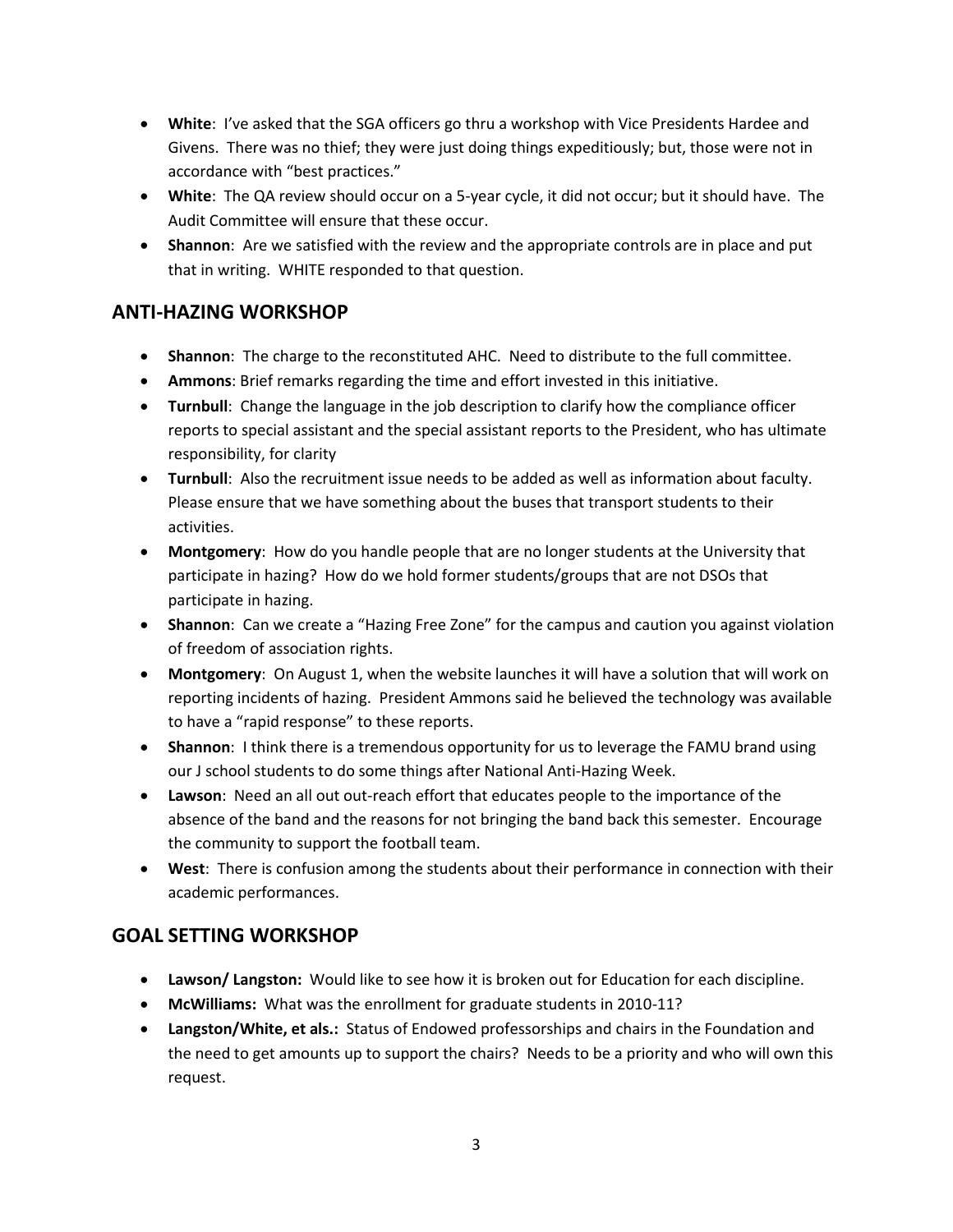- **McWilliams**: Percentage of students that are stopping out; is it financial; why out of state students leave? ANS: 4% of freshmen student note that it's financial, family issues, health related, University related . want to see percentages.
- **Langston**: The goals of license plate sales.
- **Langston**: We lost money on this initiative. ANS: We did not the tuition collected sustained the program.
- **Langston:** Concerned about the numbers and the lack of meeting the goals. We asked the questions.
- **Turnbull:** Creation of the virtual university and what are the discussions. ANS: Discussions are underway and Mrs. Ftiz is our representative; however, those discussions are underway.Keep the board informed of how that is going.
- **Badger:** Where are we on the contract for a new marketing firm for DE? ANS: We will meet with a group next week and a short term contract.
- **Langston:** What will be the framework for developing the goals?
- **Turnbull:** Let the appropriate committees review and report back to the full board.
- **Lawson:** Suggest that we go thru these today and then get firmed by the staff by July 1.
- **Alston**: Have a called meeting of the board for determining a single document.
- **ALSTON/Langston:** Add the cohort numbers per program to the goals
- **White:** the goal was 275 and provide how this broke out and how
- **Lawson:** AA committee should provide an accreditation audits and bring to the committee and board to review and be inform the board.
- **Langston:** What is the number of endowed chairs that that are fully funded to permit us to offer. Need to review and inform the board about it.
- **Turnbull:** What is the minimum \$ for endowed chairs. Take a broader look of how we stand on this. Inform about the match. Look at the donor agreement.
- **Persaud**: Do we need a goal for the Restructuring Plan?
- **Jennings**: Need to provide an update on the Restructuring Plan for the next BOT meeting.
- **Langston**: What is the proposal that expires next year?
- **White**: Shouldn't we have an incremental increase philosophy?
- **Langston**: Add the profile admits to the FTIC goal #10 and don't let that information dictate…
- **Alston**: Look at other data points besides surveys.
- **McWilliams**: Will it include the websites?
- **Montgomery**: I want specifics and a checklist by a specific date. And we can present at each meeting and the action steps taken.
- **Persaud**: What about an instructional technology goal, such as the pictures of students and the enterprise services. Would like to see the improvements for faculty members re technology.
- **West**: I have spoken with iRattler card enhancements. Formulate a master checklist with timelines.
- **McWilliams**: Need permanent leadership with the CIO. What are we doing with that?
- **Persaud**: I need the timelines.
- **Alston**: Who does the CIO report to? ANS: To the CFO.